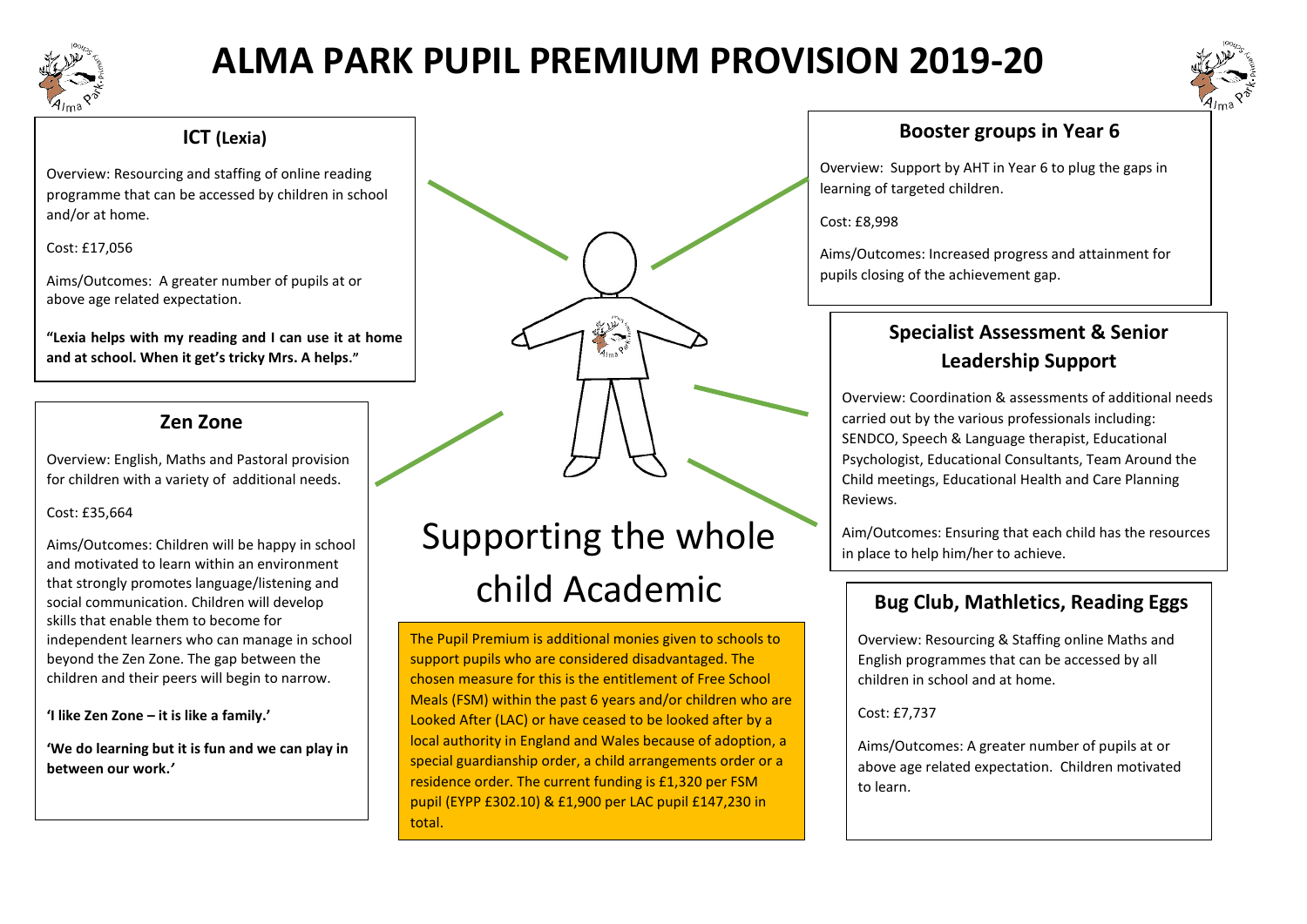

## **ALMA PARK PUPIL PREMIUM PROVISION 2019-20**



#### **Play Therapy**

Overview: One to one, weekly high level specialist therapeutic support

Cost: £4,221

Aims/Outcomes: To decrease those behavioural and emotional difficulties that interfere significantly with a child's relationships and readiness to learn.

*'We feel the work you have done has made a really important contribution to his development..'*

## **Pastoral support**

including response support. Overview: A variety of strategies & interventions are offered

Cost: £77,817

Aims/Outcomes: Increased confidence and self esteem. Pupils happier at school and at home, more engaged and able to access learning. This support continued throughout lockdown.

## **Breakfast Club**

Overview: Breakfast time, pastoral support, and learning opportunities

Cost: £5,955

Aims/Outcomes: Families having a positive start to their day. Children starting the day ready for learning. Improved attendance.

*'I can eat my breakfast and I can do my reading.'*

*" I play games with Miss D and my friends and we eat toast.'*



# Supporting the whole child Well being

The Pupil Premium is additional monies given to schools to support pupils who are considered disadvantaged. The chosen measure for this is the entitlement of Free School Meals (FSM) within the past 6 years and/or children who are Looked After (LAC) or have ceased to be looked after by a local authority in England and Wales because of adoption, a special guardianship order, a child arrangements order or a residence order. The current funding is £1,320 per FSM pupil (EYPP £302.10) & £1,900 per LAC pupil £147,230 in total.

## **Art Club**

Overview: A drop-in Art session takes place for 30 minutes two lunch-times a week in KS2

Cost: £840

Aims/Outcomes: To support targeted children who exhibit emotional and behavioural difficulties during lunchtimes

*'Art Club helps because playtime is so long and when there is Art Club on I can go there and do things because I don't like sport.'*

## **Continued Professional Development**

Overview: Maintain and update the skills and knowledge of the team. Seek specialist support and guidance when needed from Education Consultants. (eg Team Teach, SALT)

Aims/Outcomes: To enable staff to continue to meet the cognitive and emotional needs of targeted children.

## **Enhanced Transition**

Overview: Targeted support to prepare and support vulnerable children for/during planned transitions.

 $Cost: f680$ 

Aims/Outcomes: Increased confidence and self esteem during transition times.

**Although we had to adapt our usual procedures, staff were still able to produce transition passorts which were sent home during the school closure period.**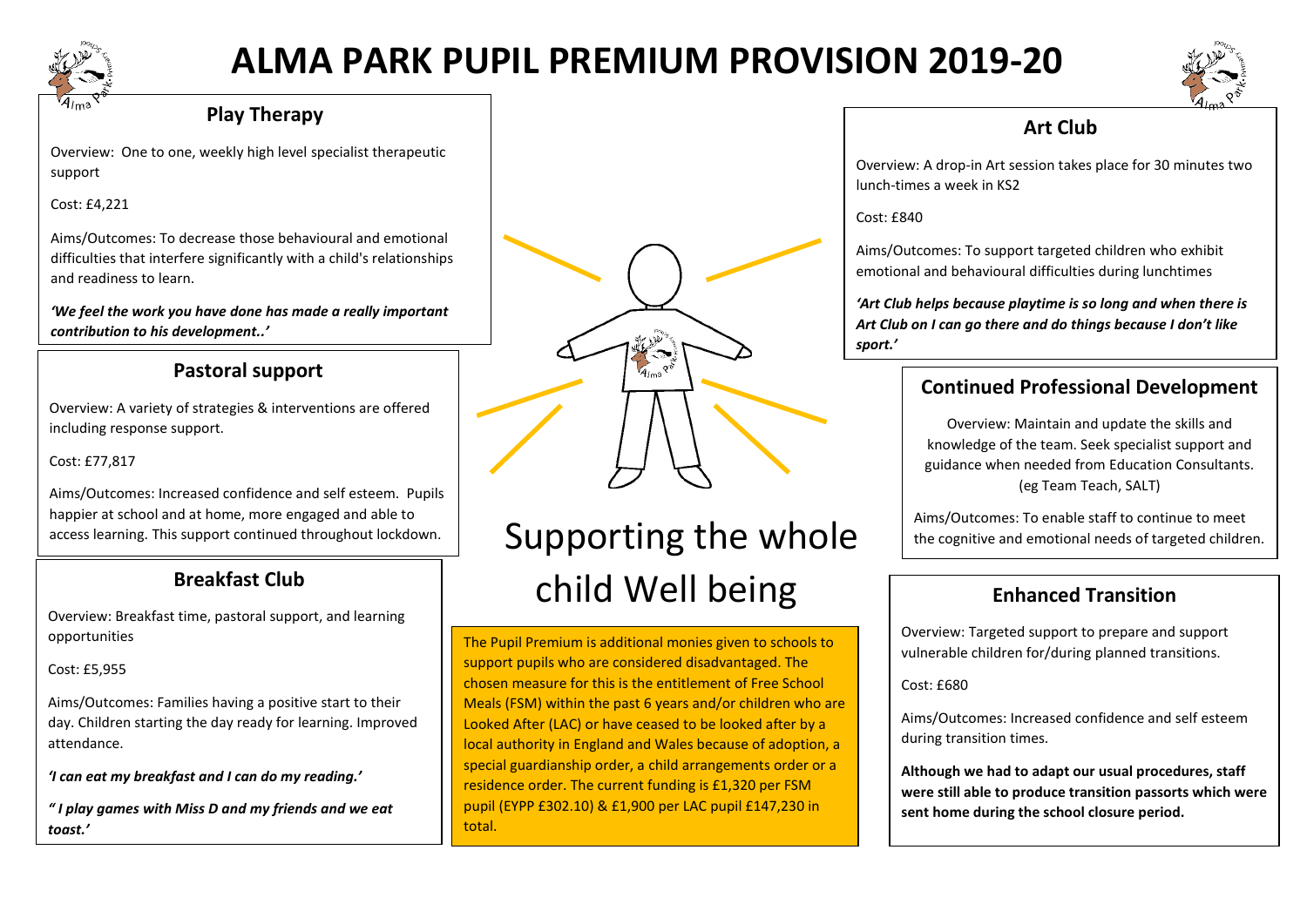

## **ALMA PARK PUPIL PREMIUM PROVISION 2019-20**



## **School Closure Provision**

Overview: Provision to stay in contact with our families offering learning and pastoral support. Staff who were isolated/working from home maintained contact.

#### Cost: £39,814

Aims/Outcomes: Families supported. Children were given opportunities to continue learning and to maintain contact with school. Key worker families were able to continue working as provision was offered for those families. Staff were suported via weekly calls from SLT.

**'I really look forward to the call (each week).'**

**'Thank you for calling back to check that I was ok.'**

## **Lunchtime Coaches**

Overview: Pupils have the opportunity to experience a wide range of new sports and games.

Cost: £13,300

Aims/Outcomes: Increase self esteem, improve fine motor skills, increase aspiration and engagement*.*

# Supporting the whole child Enrichment/Engagement

The Pupil premium is additional monies given to schools to support pupils who are considered disadvantaged. The chosen measure for this is the entitlement of Free School Meals (FSM) within the past 6 years and/or children who are Looked After (LAC) or have ceased to be looked after by a local authority in England and Wales because of adoption, a special guardianship order, a child arrangements order or a residence order. The current funding is £1,320 per FSM pupil (EYPP £302.10) & £1,900 per LAC pupil £147,230 in total.

## **Before & After School Clubs**

Overview: Expose children to different creative & sporting activities.

Cost: £2,902

Aims/Outcomes: Increase self esteem, improve skills, increase aspiration and engagement.

## **Music events**

Overview: Children have a range of musical experiences.

Cost: £2,959

Aims/Outcomes: Increase self esteem, increase aspiration and engagement.

*'I was so nervous at first about the big stage but now I wonder what I was nervous about because it was amazing.'*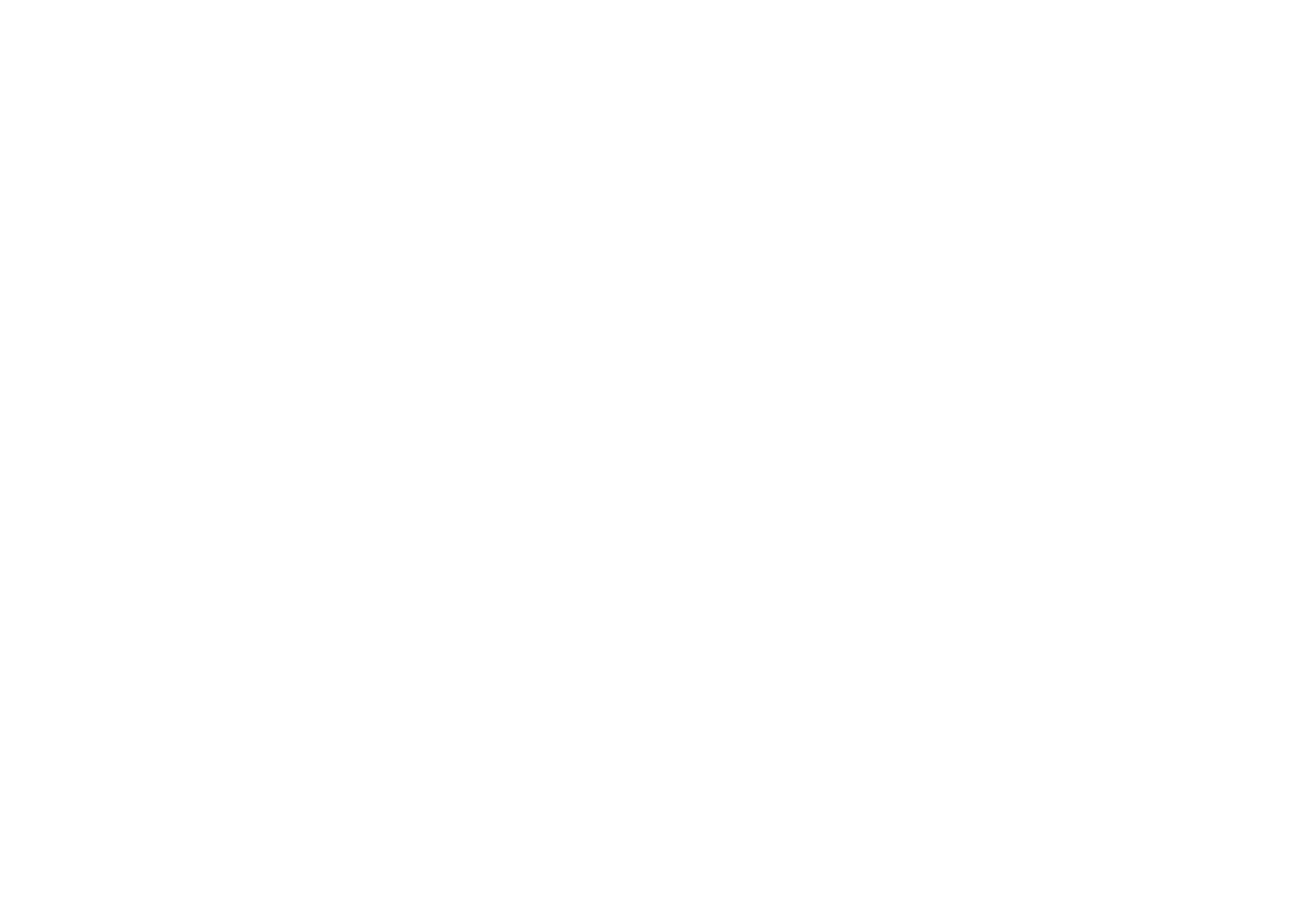## Alma Park Primary School Pupil Premium Report 2019 - 2020

| <b>Disadvantaged pupils</b>                                    | <b>Pupil Premium per</b> |
|----------------------------------------------------------------|--------------------------|
|                                                                | pupil                    |
| <b>Early Years Pupil Premium</b>                               | £302.10                  |
| Pupils in Year Groups R to 6 recorded as Ever 6 FSM            | £1,320                   |
| <b>Looked After Children (LAC)</b>                             | £1,900                   |
|                                                                | £1,900                   |
| Children adopted from care under the Adoption and Children Act |                          |
| 2002 and children who have left care under a Special           |                          |
| <b>Guardianship or Residence Order</b>                         |                          |

#### Pupil Premium Grant (PPG) Allocation for 2019/209 (academic year) was: £147,230

#### **Number of pupils and PPG received:**

Total number of pupils on roll: 479

| <b>Pupil Premium</b>               | Sept 19 - March 20 | April 20 - August 20 | <b>Total</b> |
|------------------------------------|--------------------|----------------------|--------------|
| Ever 6                             | (94) £74,130       | (95) £53,239         | £127,369     |
| LAC.                               | $(1)$ £1,200       | (1) £600             | £1,800       |
| Post LAC                           | $(8)$ £10,733      | $(5)$ £4,886         | £15,619      |
| <b>EY-PPG</b>                      | $(11)$ £1,938      | $(4)$ £503           | £ 2,441      |
| <b>Total</b>                       | £88,001            | £59,228              | £147,229     |
| <b>Total school</b><br>expenditure |                    |                      | £214,566     |

Costings on previous pages and total school expenditure has been amended to reflect the school closure period.

#### **Principles of using PPG funding at Alma Park**

- Our overarching desired outcome is that each child is happy to attend Alma Park and that we try our best to meet the needs of the whole child. We recognise that every child is an individual and the myriad of variables that may impact on each child's life.
- We strive to ensure that teaching and learning, enrichment, and well being opportunities meet the needs of all of our pupils.
- At Alma Park the disadvantaged children continue to be our target children to 'narrow the gap' regarding attainment.
- In making additional provision, we recognise that not all pupils who receive free school meals or who are 'looked after' will be socially disadvantaged.
- We also recognise that not all pupils who are socially disadvantaged are registered or qualify for free school meals.
- Not all children eligible for PPG funding will be in receipt of interventions at any one time or at the same time.
- PPG represents only a small part of the overall budget committed to meeting the additional needs of all pupils at Alma Park.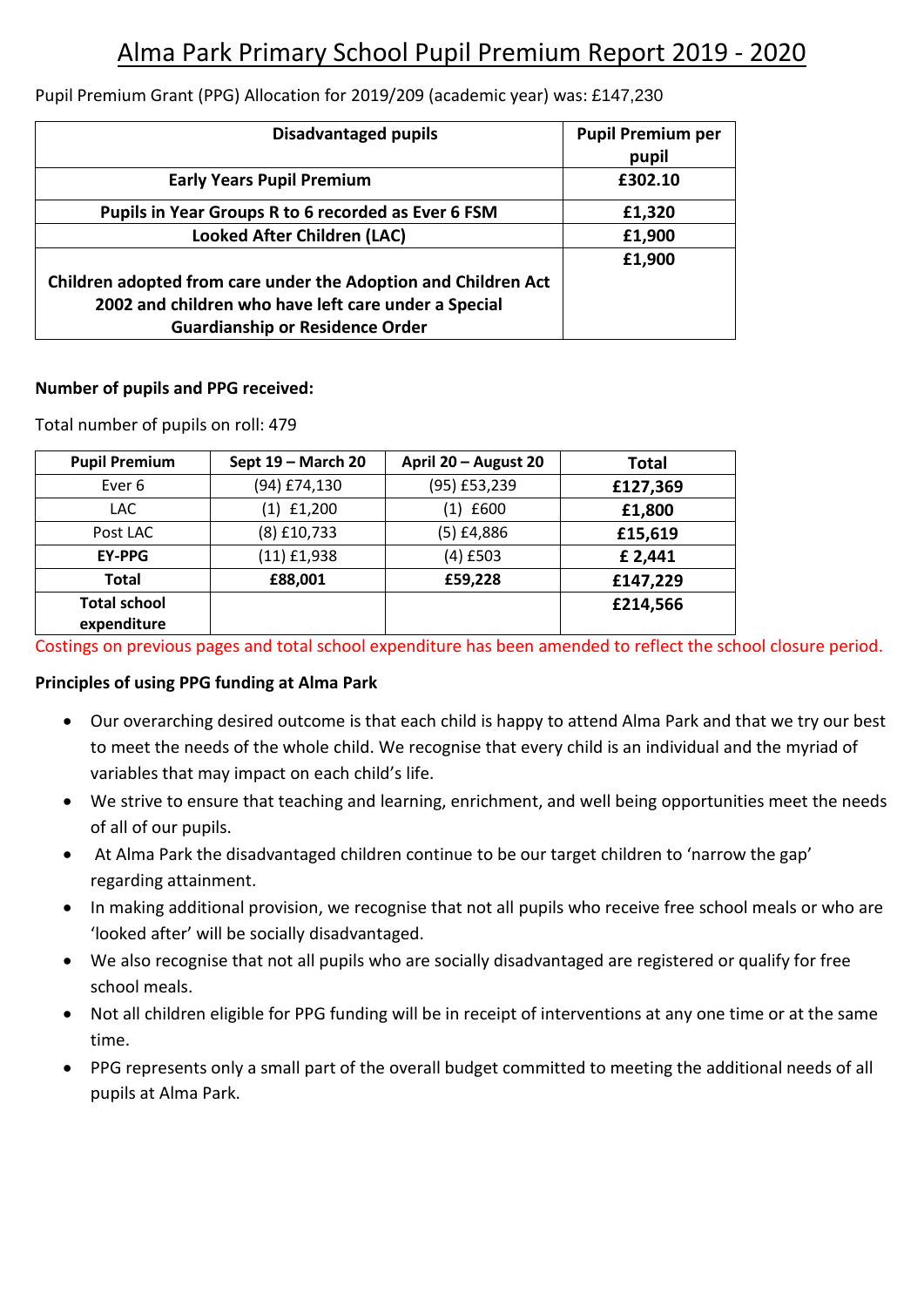## **Provision at Alma Park using PPG funding (2019 - 20)**

The percentage of pupils currently qualifying for free school meals (FSM) at Alma Park is 22% (25% E6) (Otrack fig) which is higher than the national average of 18%. The percentage of children qualifying for PPG funding is 24%. (Otrack fig)

## **School wide barriers to learning**

- Low entry
- Limited vocabulary
- Reduced inferential understanding
- Limited social experiences

## **Nature of support**

Focus on learning in the curriculum Focus on social, emotional and behavioural needs

Focus on enrichment beyond the curriculum

## **Desired outcomes**

As a school, we are judged externally on academic outcomes. Our intent is to ensure that all children achieve their best. However, we recognise that achievement comes in many forms. For the school this could be evidenced through narrowing the gap between Pupil Premium qualifying pupils and non-qualifying pupils. Importantly, we try to address this by providing a menu of experiences that meet the needs of the whole child.

The provision highlighted in this report provides a mere snapshot of the menu of experiences offered in school.

**Due to the COVID-19 situation all end of year formal assessments have been suspended and therefore there are no end of year results to publish in this report.**

## **Projected Pupil Premium spending for 2020 – 21**

|                      | Sept. 20 - March '21 | <u> April 2021 – Aug. '21</u> |           |
|----------------------|----------------------|-------------------------------|-----------|
| Ever <sub>6</sub>    | (95) £74,535         | (95) £53,239                  |           |
| <b>LAC</b>           | $(1)$ £1.200         | $(1)$ £600                    |           |
| <b>Post LAC</b>      | $(2)$ £2,736         | $(2)$ £1,954                  |           |
| <b>Total</b>         | £78,471              | £55,793                       | £135,472  |
| <b>EY-PPG</b>        | (4) £705             | $(4)$ £503.40                 | £1,208.40 |
| <b>Overall Total</b> | £79,176              | £56,296.40                    | £136,681  |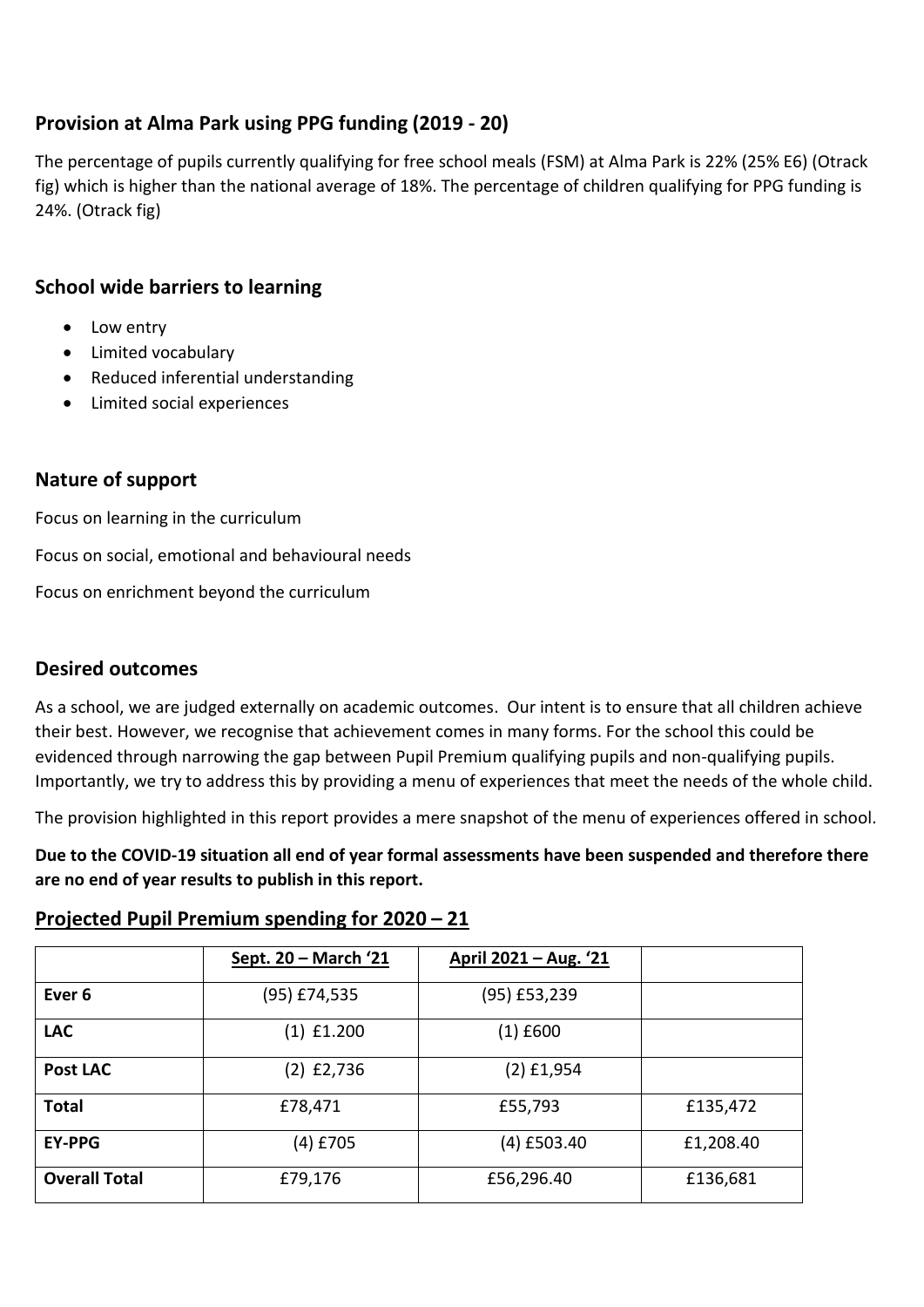## **Proposed Spending Foci**

- Academic Targeted SEND provision Zen Zone & catch-up interventions including before /after school, new SLAs to support Home Learning
- Well Being Pastoral support, staff CPD, targeted support to meet the SEMH needs of children, advice/consultations with external professionals, Sandwell, enhanced transition
- Enrichment & Engagement Funding recovery curriculum, lunchtime coaches

| Current attainment Yrs 2 & 6 (20/21 year grps) |      |      |                        |      |      |      |                            |      |
|------------------------------------------------|------|------|------------------------|------|------|------|----------------------------|------|
|                                                |      |      | Pupils eligible for PP |      |      |      | Pupils not eligible for PP |      |
|                                                |      | Yr.2 |                        | Yr.6 |      | Yr.2 | Yr.6                       |      |
| % achieving in ARE Reading, Writing & Maths    |      | 33%  |                        | 39%  |      | 56%  |                            | 48%  |
| % achieving in AREReading                      |      | 40%  |                        | 52%  |      | 59%  |                            | 63%  |
| % achieving in ARE Writing                     |      | 40%  |                        | 52%  |      | 54%  |                            | 55%  |
| % achieving in ARE Maths                       |      | 40%  |                        | 43%  | 61%  |      | 63%                        |      |
| Current attainment Yrs 1, 3, 4, & 5            |      |      |                        |      |      |      |                            |      |
|                                                |      |      | Pupils eligible for PP |      |      |      | Pupils not eligible for PP |      |
|                                                | Yr.1 | Yr.3 | Yr.4                   | Yr.5 | Yr.1 | Yr.3 | Yr.4                       | Yr.5 |
| % achieving in ARE Reading, Writing & Maths    | 35%  | 45%  | 28%                    | 33%  | 56%  | 43%  | 51%                        | 48%  |
| % achieving in AREReading                      | 35%  | 64%  | 33%                    | 40%  | 59%  | 53%  | 60%                        | 61%  |
| % achieving in ARE Writing                     | 35%  | 55%  | 40%                    | 40%  | 56%  | 48%  | 56%                        | 57%  |
| % achieving in ARE Maths                       | 35%  | 64%  | 29%                    | 40%  | 56%  | 57%  | 51%                        | 64%  |

Please note the data in this chart is based upon the last assessment point – March 2020 (due to school closure) which when transferred on OTrack to July 2020 deflates the end of year figures.

## **2019 -2020 Year Groups**

Please note the comment above re end of year data for academic year 2019-20.

| <b>Reception Pupil Premium</b> |                          |                          |              |                          |                          | Percentage of Pupils At/Above Summative On Track Expectations |                          |                          |                          |                          |                          |                                          |                          |  |  |
|--------------------------------|--------------------------|--------------------------|--------------|--------------------------|--------------------------|---------------------------------------------------------------|--------------------------|--------------------------|--------------------------|--------------------------|--------------------------|------------------------------------------|--------------------------|--|--|
| <b>Differences</b>             |                          |                          | Reading      |                          |                          | Writing                                                       |                          |                          | <b>Numbers</b>           |                          |                          | Reading, Writing and Numbers<br>Combined |                          |  |  |
| <b>Term</b>                    | <b>Expectation</b>       | Pupil Premium            | % Difference | Non-Pupil<br>Premium     | Pupil Premium            | % Difference                                                  | Non-Pupil<br>Premium     | Pupil Premium            | % Difference             | Non-Pupil<br>Premium     | Pupil Premium            | % Difference                             | Non-Pupil<br>Premium     |  |  |
| Autumn End of Term N1          |                          | $\overline{\phantom{a}}$ |              |                          |                          |                                                               | $\overline{\phantom{a}}$ |                          | ٠                        | $\overline{\phantom{a}}$ |                          |                                          | $\overline{\phantom{a}}$ |  |  |
| Spring End of Term N1          | $\sim$                   | $\tilde{\phantom{a}}$    |              |                          |                          |                                                               | $\overline{\phantom{a}}$ |                          | $\overline{\phantom{a}}$ | $\overline{\phantom{a}}$ |                          |                                          | $\sim$                   |  |  |
| Summer End of Term N1          | $\overline{\phantom{a}}$ | $\overline{\phantom{a}}$ |              | $\overline{\phantom{a}}$ | $\overline{\phantom{a}}$ |                                                               | $\overline{\phantom{a}}$ | $\overline{\phantom{a}}$ |                          | $\overline{\phantom{a}}$ | $\overline{\phantom{a}}$ |                                          | $\overline{\phantom{a}}$ |  |  |
| Autumn End of Term N2          | $30 - 50$ D              | 0.00%<br>(0/12)          | 68.00%       | 68.00%<br>(17/25)        | 0.00%<br>(0/12)          | 64.00%                                                        | 64.00%<br>(16/25)        | 0.00%<br>(0/12)          | 60.00%                   | 60.00%<br>(15/25)        | 0.00%<br>(0/12)          | 52.00%                                   | 52.00%<br>(13/25)        |  |  |
| Spring End of Term N2          | $30 - 50S$               | 15.38%<br>(2/13)         | 64.62%       | 80.00%<br>(20/25)        | 7.69%<br>(1/13)          | 60.31%                                                        | 68.00%<br>(17/25)        | 0.00%<br>(0/13)          | 68.00%                   | 68.00%<br>(17/25)        | 0.00%<br>(0/13)          | 60.00%                                   | 60.00%<br>(15/25)        |  |  |
| Summer End of Term N2          | $40 - 60 + B$            | 38.46%<br>(5/13)         | 49.04%       | 87.50%<br>(21/24)        | 30.77%<br>(4/13)         | 57.23%                                                        | 88.00%<br>(22/25)        | 38.46%<br>(5/13)         | 44.87%                   | 83.33%<br>(20/24)        | 23.08%<br>(3/13)         | 60.26%                                   | 83.33%<br>(20/24)        |  |  |
| Autumn End of Term R           | $40 - 60 + D$            | 31.25%<br>(5/16)         | 41.48%       | 72.73%<br>(32/44)        | 31.25%<br>(5/16)         | 32.39%                                                        | 63.64%<br>(28/44)        | 37.50%<br>(6/16)         | 32.95%                   | 70.45%<br>(31/44)        | 25.00%<br>(4/16)         | 36.36%                                   | 61.36%<br>(27/44)        |  |  |
| Spring End of Term R           | $40 - 60 + S$            | 35.29%<br>(6/17)         | 41.98%       | 77.27%<br>(34/44)        | 35.29%<br>(6/17)         | 39.71%                                                        | 75.00%<br>(33/44)        | 35.29%<br>(6/17)         | 41.98%                   | 77.27%<br>(34/44)        | 35.29%<br>(6/17)         | 39.71%                                   | 75.00%<br>(33/44)        |  |  |

The gap between the attainment of PP and non-PP children is narrowing in all areas.

| <b>Disadvantaged</b><br>Year |                |                  | Percentage of Pupils At or Above their ARE Expectations |                   |                  |              |                   |                  |                    |                   |                  |              |                   |  |  |
|------------------------------|----------------|------------------|---------------------------------------------------------|-------------------|------------------|--------------|-------------------|------------------|--------------------|-------------------|------------------|--------------|-------------------|--|--|
| <b>Differences</b>           |                | Reading          |                                                         |                   | Writing          |              |                   |                  | <b>Mathematics</b> |                   | Combined         |              |                   |  |  |
| <b>Term</b>                  | <b>ARE</b>     | Disadvantaged    | % Difference                                            | Non-Disadvantage  | Disadvantaged    | % Difference | Non-Disadvantage  | Disadvantaged    | % Difference       | Non-Disadvantage  | Disadvantaged    | % Difference | Non-Disadvantage  |  |  |
| Autumn End of Term Y1        | W <sub>2</sub> | 38.46%<br>(5/13) | 26.1%                                                   | 64.58%<br>(31/48) | 53.85%<br>(7/13) | 8.7%         | 62.50%<br>(30/48) | 30.77%<br>(4/13) | 46.3%              | 77.08%<br>(37/48) | 23.08%<br>(3/13) | 33.2%        | 56.25%<br>(27/48) |  |  |
| Spring End of Term Y1        | W <sub>3</sub> | 46.15%<br>(6/13) | 15.1%                                                   | 61.22%<br>(30/49) | 38.46%<br>(5/13) | 18.7%        | 57.14%<br>(28/49) | 46.15%<br>(6/13) | 17.1%              | 63.27%<br>(31/49) | 30.77%<br>(4/13) | 26.4%        | 57.14%<br>(28/49) |  |  |

Writing needs to be monitored closely with this cohort in Year 2.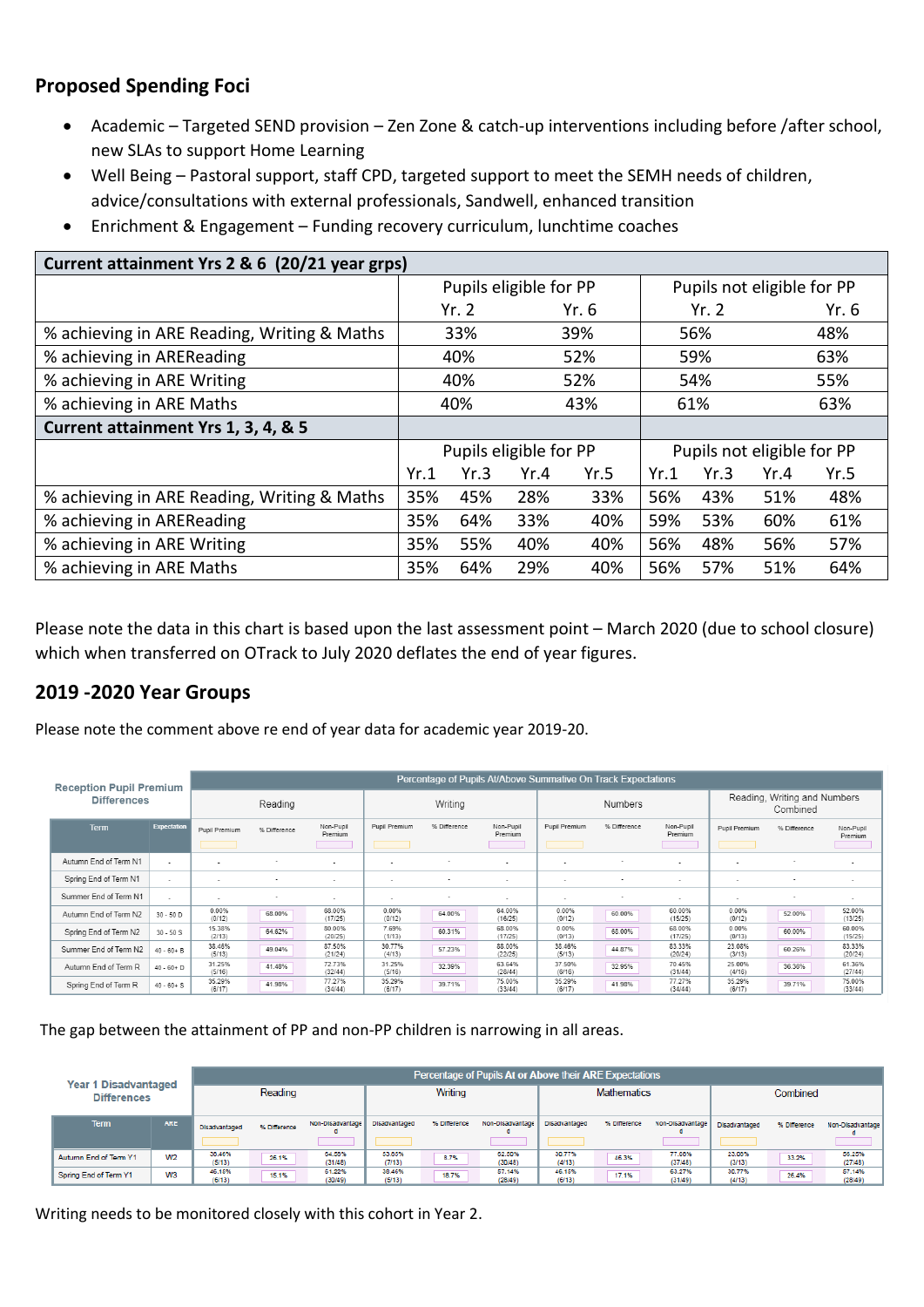| <b>Year 2 Disadvantaged</b> |                |                   | Percentage of Pupils At or Above their ARE Expectations |                   |                  |              |                   |                  |              |                   |                  |              |                   |  |  |
|-----------------------------|----------------|-------------------|---------------------------------------------------------|-------------------|------------------|--------------|-------------------|------------------|--------------|-------------------|------------------|--------------|-------------------|--|--|
| <b>Differences</b>          |                |                   | Reading                                                 |                   | Writing          |              |                   |                  | Mathematics  |                   | Combined         |              |                   |  |  |
| <b>Term</b>                 | <b>ARE</b>     | Disadvantaged     | % Difference                                            | Non-Disadvantage  | Disadvantaged    | % Difference | Non-Disadvantage  | Disadvantaged    | % Difference | Non-Disadvantage  | Disadvantaged    | % Difference | Non-Disadvantage  |  |  |
| Autumn End of Term Y1       | W <sub>2</sub> | 75.00%<br>(9/12)  | 16.0%                                                   | 58.97%<br>(23/39) | 50.00%<br>(6/12) | 3.8%         | 46.15%<br>(18/39) | 66.67%<br>(8/12) | 5.1%         | 61.54%<br>(24/39) | 50.00%<br>(6/12) | 9.0%         | 41.03%<br>(16/39) |  |  |
| Spring End of Term Y1       | W <sub>3</sub> | 66.67%<br>(8/12)  | 6.7%                                                    | 60.00%<br>(24/40) | 50.00%<br>(6/12) | 2.5%         | 52.50%<br>(21/40) | 75.00%<br>(9/12) | 10.0%        | 65.00%<br>(26/40) | 41.67%<br>(5/12) | 5.8%         | 47.50%<br>(19/40) |  |  |
| Summer End of Term Y1       | AT             | 84.62%<br>(11/13) | 24.6%                                                   | 60.00%<br>(24/40) | 53.85%<br>(7/13) | 6.2%         | 60.00%<br>(24/40) | 69.23%<br>(9/13) | 4.2%         | 65.00%<br>(26/40) | 53.85%<br>(7/13) | 1.3%         | 52.50%<br>(21/40) |  |  |
| Autumn End of Term Y2       | W <sub>2</sub> | 61.54%<br>(8/13)  | 1.5%                                                    | 60.00%<br>(24/40) | 46.15%<br>(6/13) | 1.3%         | 47.50%<br>(19/40) | 61.54%<br>(8/13) | 3.5%         | 65.00%<br>(26/40) | 46.15%<br>(6/13) | 3.7%         | 42.50%<br>(17/40) |  |  |
| Spring End of Term Y2       | W <sub>3</sub> | 61.54%<br>(8/13)  | 8.1%                                                    | 53.49%<br>(23/43) | 53.85%<br>(7/13) | 5.0%         | 48.84%<br>(21/43) | 61.54%<br>(8/13) | 3.4%         | 58.14%<br>(25/43) | 46.15%<br>(6/13) | 2.0%         | 44.19%<br>(19/43) |  |  |

The gap between disadvantaged and non-disadvantaged pupils is closing in all areas.

| <b>Year 3 Disadvantaged</b> |                |                  |              |                   |                  |              | Percentage of Pupils At or Above their ARE Expectations |                  |                    |                   |                  |              |                   |  |
|-----------------------------|----------------|------------------|--------------|-------------------|------------------|--------------|---------------------------------------------------------|------------------|--------------------|-------------------|------------------|--------------|-------------------|--|
| <b>Differences</b>          |                |                  | Reading      |                   | Writing          |              |                                                         |                  | <b>Mathematics</b> |                   |                  | Combined     |                   |  |
| <b>Term</b>                 | ARE            | Disadvantaged    | % Difference | Non-Disadvantage  | Disadvantaged    | % Difference | Non-Disadvantage                                        | Disadvantaged    | % Difference       | Non-Disadvantage  | Disadvantaged    | % Difference | Non-Disadvantage  |  |
| Start of Year Baseline Y1   | W1             | 0.00%<br>(0/11)  | 0.0%         | 0.00%<br>(0/42)   | 0.00%<br>(0/11)  | 0.0%         | 0.00%<br>(0/42)                                         | 0.00%<br>(0/11)  | 0.0%               | 0.00%<br>(0/42)   | 0.00%<br>(0/11)  | 0.0%         | 0.00%<br>(0/42)   |  |
| Autumn End of Term Y1       | W <sub>2</sub> | 45.45%<br>(5/11) | 9.3%         | 54.76%<br>(23/42) | 36.36%<br>(4/11) | 13.6%        | 50.00%<br>(21/42)                                       | 27.27%<br>(3/11) | 18.0%              | 45.24%<br>(19/42) | 27.27%<br>(3/11) | 13.2%        | 40.48%<br>(17/42) |  |
| Spring End of Term Y1       | W <sub>3</sub> | 45.45%<br>(5/11) | 29.0%        | 74.42%<br>(32/43) | 54.55%<br>(6/11) | 3.6%         | 58.14%<br>(25/43)                                       | 45.45%<br>(5/11) | 22.0%              | 67.44%<br>(29/43) | 36.36%<br>(4/11) | 19.5%        | 55.81%<br>(24/43) |  |
| Summer End of Term Y1       | AT             | 63.64%<br>(7/11) | 9.1%         | 72.73%<br>(32/44) | 54.55%<br>(6/11) | 18.2%        | 72.73%<br>(32/44)                                       | 63.64%<br>(7/11) | 9.1%               | 72.73%<br>(32/44) | 54.55%<br>(6/11) | 11.4%        | 65.91%<br>(29/44) |  |
| Autumn End of Term Y2       | W <sub>2</sub> | 41.67%<br>(5/12) | 24.2%        | 65.91%<br>(29/44) | 41.67%<br>(5/12) | 15.2%        | 56.82%<br>(25/44)                                       | 41.67%<br>(5/12) | 17.4%              | 59.09%<br>(26/44) | 33.33%<br>(4/12) | 21.2%        | 54.55%<br>(24/44) |  |
| Spring End of Term Y2       | W <sub>3</sub> | 33.33%<br>(4/12) | 31.1%        | 64.44%<br>(29/45) | 41.67%<br>(5/12) | 16.1%        | 57.78%<br>(26/45)                                       | 41.67%<br>(5/12) | 25.0%              | 66.67%<br>(30/45) | 33.33%<br>(4/12) | 20.0%        | 53.33%<br>(24/45) |  |
| Summer End of Term Y2       | AT             | 61.54%<br>(8/13) | 16.2%        | 77.78%<br>(35/45) | 53.85%<br>(7/13) | 19.5%        | 73.33%<br>(33/45)                                       | 61.54%<br>(8/13) | 11.8%              | 73.33%<br>(33/45) | 53.85%<br>(7/13) | 17.3%        | 71.11%<br>(32/45) |  |
| Autumn End of Term Y3       | W <sub>2</sub> | 35.71%<br>(5/14) | 31.0%        | 66.67%<br>(30/45) | 35.71%<br>(5/14) | 24.3%        | 60.00%<br>(27/45)                                       | 35.71%<br>(5/14) | 37.6%              | 73.33%<br>(33/45) | 35.71%<br>(5/14) | 19.8%        | 55.56%<br>(25/45) |  |
| Spring End of Term Y3       | W3             | 31.25%<br>(5/16) | 28.8%        | 60.00%<br>(27/45) | 40.00%<br>(6/15) | 15.6%        | 55.56%<br>(25/45)                                       | 26.67%<br>(4/15) | 35.6%              | 62.22%<br>(28/45) | 26.67%<br>(4/15) | 24.4%        | 51.11%<br>(23/45) |  |

Although the gap had widened in the Autumn term in all three areas, it appeared to be narrowing at the end of the Spring term. This needs to be monitored to ensure the narrowing continues in this cohort.

| Year 4 Disadvantaged      |                |                  |              |                   |                          |              | Percentage of Pupils At or Above their ARE Expectations |                          |                    |                          |                      |              |                          |
|---------------------------|----------------|------------------|--------------|-------------------|--------------------------|--------------|---------------------------------------------------------|--------------------------|--------------------|--------------------------|----------------------|--------------|--------------------------|
| <b>Differences</b>        |                |                  | Reading      |                   |                          | Writing      |                                                         |                          | <b>Mathematics</b> |                          |                      | Combined     |                          |
| Term                      | <b>ARE</b>     | Disadvantaged    | % Difference | Non-Disadvantage  | Disadvantaged            | % Difference | Non-Disadvantage                                        | Disadvantaged            | % Difference       | Non-Disadvantage         | Disadvantaged        | % Difference | Non-Disadvantage         |
| Start of Year Baseline Y1 | W1             | 0.00%<br>(0/13)  | 0.0%         | 0.00%<br>(0/38)   | 0.00%<br>(0/13)          | 0.0%         | 0.00%<br>(0/38)                                         | 0.00%<br>(0/13)          | 0.0%               | 0.00%<br>(0/38)          | 0.00%<br>(0/13)      | 0.0%         | 0.00%<br>(0/38)          |
| Autumn Mid Term Y1        | W1             | 58.33%<br>(7/12) | 25.5%        | 83.78%<br>(31/37) | $\overline{\phantom{a}}$ |              | $\sim$                                                  | $\overline{\phantom{a}}$ | ٠                  | $\overline{\phantom{a}}$ | $\ddot{\phantom{0}}$ |              | $\overline{\phantom{a}}$ |
| Autumn End of Term Y1     | W <sub>2</sub> | 15.38%<br>(2/13) | 24.1%        | 39.47%<br>(15/38) | 7,69%<br>(1/13)          | 26.5%        | 34.21%<br>(13/38)                                       | 0.00%<br>(0/13)          | 21.1%              | 21.05%<br>(8/38)         | 0.00%<br>(0/13)      | 21.1%        | 21.05%<br>(8/38)         |
| Spring End of Term Y1     | W3             | 38.46%<br>(5/13) | 19.4%        | 57.89%<br>(22/38) | 15.38%<br>(2/13)         | 26.7%        | 42.11%<br>(16/38)                                       | 23.08%<br>(3/13)         | 16.4%              | 39,47%<br>(15/38)        | 15.38%<br>(2/13)     | 16.2%        | 31.58%<br>(12/38)        |
| Summer End of Term Y1     | AT             | 46.15%<br>(6/13) | 35.4%        | 81.58%<br>(31/38) | 30.77%<br>(4/13)         | 32.4%        | 63.16%<br>(24/38)                                       | 46.15%<br>(6/13)         | 17.0%              | 63.16%<br>(24/38)        | 23.08%<br>(3/13)     | 26.9%        | 50.00%<br>(19/38)        |
| Start of Year Baseline Y2 | W1             | 0.00%<br>(0/13)  | 0.0%         | 0.00%<br>(0/38)   | 0.00%<br>(0/13)          | 0.0%         | 0.00%<br>(0/38)                                         | 0.00%<br>(0/13)          | 0.0%               | 0.00%<br>(0/38)          | 0.00%<br>(D/13)      | 0.0%         | 0.00%<br>(0/38)          |
| Autumn End of Term Y2     | W <sub>2</sub> | 42.86%<br>(6/14) | 17.7%        | 60.53%<br>(23/38) | 35.71%<br>(5/14)         | 16.9%        | 52.63%<br>(20/38)                                       | 28.57%<br>(4/14)         | 24.1%              | 52.63%<br>(20/38)        | 21.43%<br>(3/14)     | 25.9%        | 47.37%<br>(18/38)        |
| Spring End of Term Y2     | W3             | 28.57%<br>(4/14) | 32.0%        | 60.53%<br>(23/38) | 42.86%<br>(6/14)         | 12.4%        | 55,26%<br>(21/38)                                       | 28.57%<br>(4/14)         | 37.2%              | 65.79%<br>(25/38)        | 21,43%<br>(3/14)     | 23.3%        | 44.74%<br>(17/38)        |
| Summer End of Term Y2     | AT             | 43.75%<br>(7/16) | 38.3%        | 82.05%<br>(32/39) | 43.75%<br>(7/16)         | 33.2%        | 76.92%<br>(30/39)                                       | 43.75%<br>(7/16)         | 38.3%              | 82.05%<br>(32/39)        | 43.75%<br>(7/16)     | 25.5%        | 69.23%<br>(27/39)        |
| Autumn End of Term Y3     | W <sub>2</sub> | 37.50%<br>(6/16) | 30.0%        | 67.50%<br>(27/40) | 31.25%<br>(5/16)         | 23.8%        | 55.00%<br>(22/40)                                       | 43.75%<br>(7/16)         | 21.3%              | 65.00%<br>(26/40)        | 31.25%<br>(5/16)     | 13.8%        | 45.00%<br>(18/40)        |
| Spring End of Term Y3     | W3             | 25,00%<br>(4/16) | 38.4%        | 63.41%<br>(26/41) | 31.25%<br>(5/16)         | 20.0%        | 51.22%<br>(21/41)                                       | 43.75%<br>(7/16)         | 7.5%               | 51.22%<br>(21/41)        | 25.00%<br>(4/16)     | 11.6%        | 36.59%<br>(15/41)        |
| Summer End of Term Y3     | AT             | 43.75%<br>(7/16) | 34.3%        | 78.05%<br>(32/41) | 43.75%<br>(7/16)         | 31.9%        | 75.61%<br>(31/41)                                       | 43.75%<br>(7/16)         | 29.4%              | 73.17%<br>(30/41)        | 37.50%<br>(6/16)     | 23.5%        | 60.98%<br>(25/41)        |
| Autumn End of Term Y4     | W2             | 43.75%<br>(7/16) | 13.4%        | 57.14%<br>(24/42) | 37.50%<br>(6/16)         | 24.4%        | 61.90%<br>(26/42)                                       | 43.75%<br>(7/16)         | 22.9%              | 66.67%<br>(28/42)        | 37.50%<br>(6/16)     | 10.1%        | 47.62%<br>(20/42)        |
| Spring End of Term Y4     | W3             | 37.50%<br>(6/16) | 25.3%        | 62.79%<br>(27/43) | 37.50%<br>(6/16)         | 20.6%        | 58.14%<br>(25/43)                                       | 37.50%<br>(6/16)         | 27.6%              | 65.12%<br>(28/43)        | 31.25%<br>(5/16)     | 17.6%        | 48.84%<br>(21/43)        |
| Summer End of Term Y4     | AT             | 0.00%<br>(0/16)  | 11.6%        | 11.63%<br>(5/43)  | 0.00%<br>(0/16)          | 11.6%        | 11.63%<br>(5/43)                                        | 0.00%<br>(0/16)          | 11.6%              | 11.63%<br>(5/43)         | 0.00%<br>(0/16)      | 9.3%         | 9.30%<br>(4/43)          |

There is a fairly consistent wide gap in all areas. This needs to be explored in year 5.